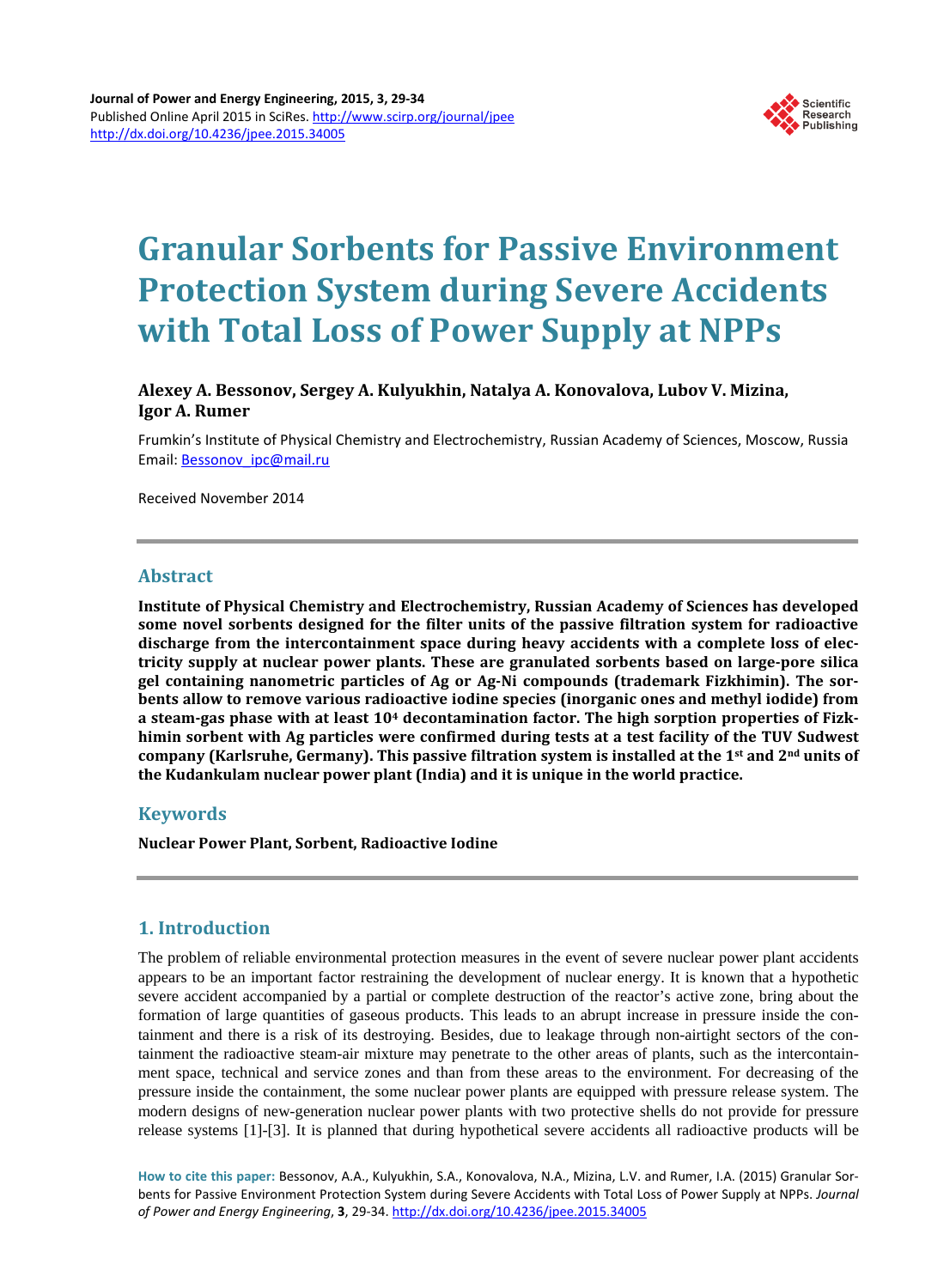localized inside containment. But calculations, which was made for LOCA accidents at PWR NPP, show that during accident during 122 h, pressure under the containment can rise up to 0.7 MPа, with the steam/air ratio being 2.7 to 1. This time is enough for penetration of the radioactive steam-air mixture from containment into the intercontainment area and then into the environment. To prevent radioactive contamination of the environment, modern designs are equipped with active venting filtering systems, which require regular electric power supply. However, in accordance with the general requirements for safety systems, alongside active ventilation systems for intercontainment space, nuclear power plants should include a passive ventilation system, which can be used during hypothetical severe accident with a complete loss of power supply.

## **2. Results and Discussion**

Based on the fundamental studies on localization of volatile fission products the new passive environment protection system during severe accidents at new generation NPPs is suggested [4]-[6]. The main purpose of developed passive filtration system is creation of a rarefaction in an intercontainment space due to the organized removal of the radioactive steam-air mixture from an intercontainment space at full loss of all power sources. Steam-air mixture containing radioactive aerosols and flying fission products removal from an intercontainment space is passed through the special filtering module (**Figure 1**). Efficiency of cleaning of a radioactive steam-air mixture is determined by filtration and sorption properties of used filtering elements. The following engineering requirements to given filter under development were showed.

The flow rated speed of the filtered medium is not less than 400  $\text{m}^3/\text{h}$  (0.135 kg/s by dry air) at temperature 20˚C and pressure 0.1 MPa. At the specified rated speed pressure difference on the filtering module should not exceed 20 Pa at 20˚C and 0.1 MPa (or 48 Pa at temperature 280˚C). The filtering module should provide filtration and sorption properties in a temperature range from 20˚C to 300˚C. Under these conditions, efficiency of the decontamination of the steam-air environment with water vapor content up to about 30 vol.% should be not less than 99.9% from molecular iodine  $(I_2)$  and not less than 99.0% from organic compounds of iodine (CH<sub>3</sub>I). At the same time during filtering module heating up to temperature 300˚C the level of radioactive iodine desorption should not exceed 0.1% from a total quantity of the compounds located in the module.

Fundamental studies on localization of molecular and organic forms of radioactive iodine from a steam-air flow in operating conditions of passive filtering system allowed to select for this filtering module sorbents "Fizkhimin"<sup>TM</sup>, including nanometric particles of Ag or Ag-Ni compounds.

The granulated sorbent "Fizkhimin"<sup>TM</sup> represents silica impregnated by Ag or Ag-Ni and modified on technique of IPCE RAS (**Figure 2** and **Figure 3**) [7] [8].



**Figure 1**. The layout of the passive filtering system for decontamination of intercontainment area (1-heat-exchanger of the passive heat-removal system, 2-intercontainment area, 3-pipe of the passive heat-removal system, 4-deflector, 5-collector of the passive heat-removal system, 6-filtering unit, 7-piping, 8-valve with pneumatic drive).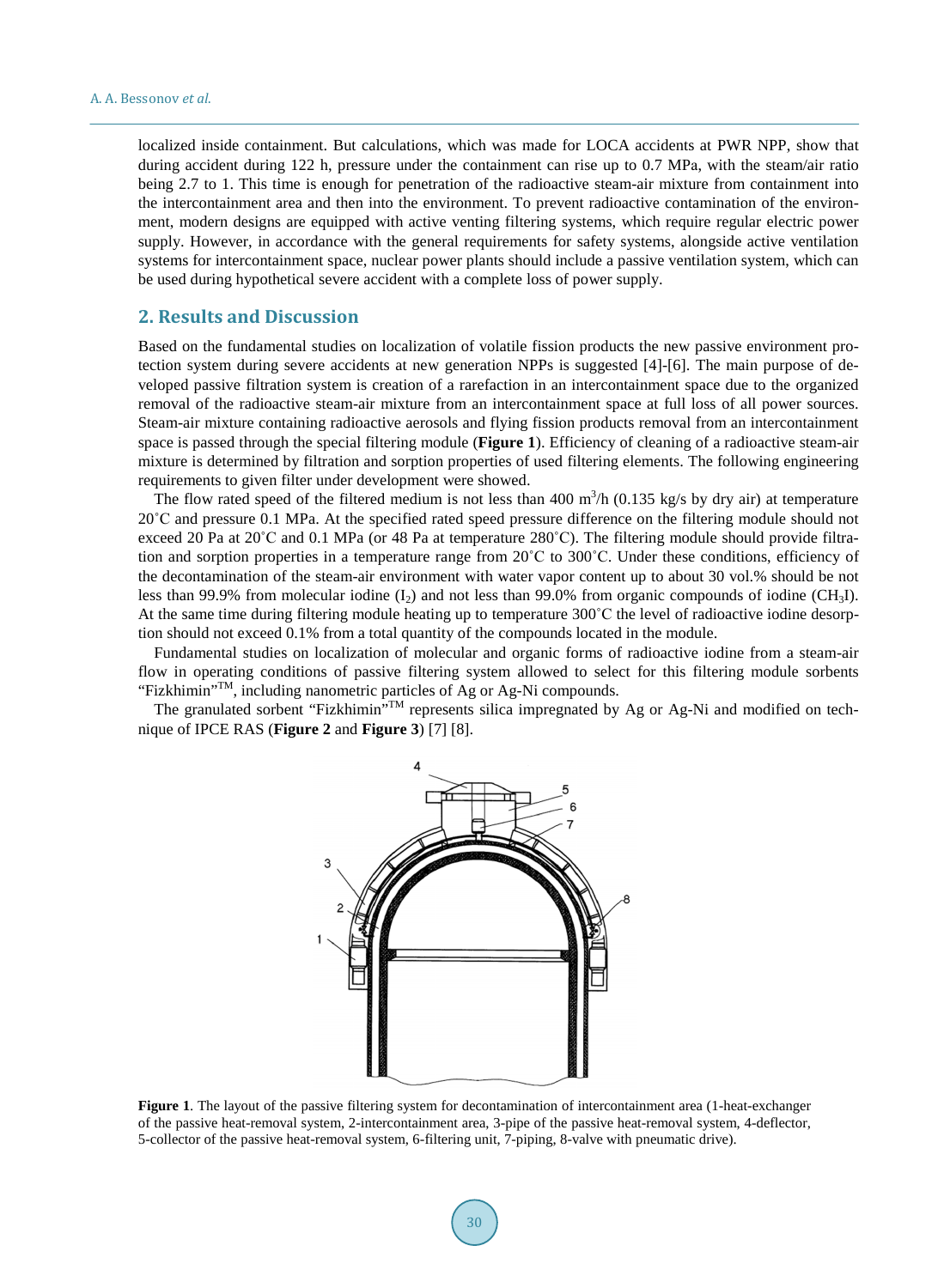

Figure 2. The sorbent "Fizkhimin"<sup>TM</sup> based on Ag nanometric compounds (Electronic microscope ЕМ-301 "Philips").



**Figure 3.** The sorbent "Fizkhimin"<sup>TM</sup> based on Ag-Ni nanometric compounds (Electronic microscope ЕМ-301 "Philips").

The sorbent is manufactured in several types and represents granules of dark color with the sizes of particles 0.5 - 6.0 mm. The studies of sorbent properties have shown, that it is radiationally resistant at a doze 500 MRad and does not initiate ignition of hydrogen. The basic physical and chemical characteristics of these sorbents are presented in **Table 1**. As shown from **Table 1**, the given sorbents have high sorptive efficiency in relation to molecular iodine and iodide methyl. At that it is necessary to note, that they do not lose the sorptive efficiency up to temperature 300˚C and up to temperature 600˚C from them does not occur the desorption of radioactive iodine in a gas phase (**Table 2**).

Taking into account novelty of development and an opportunity of the international application of passive filtering system (the Russian project of the NPP WWER-1000 in India), expert international tests of efficiency of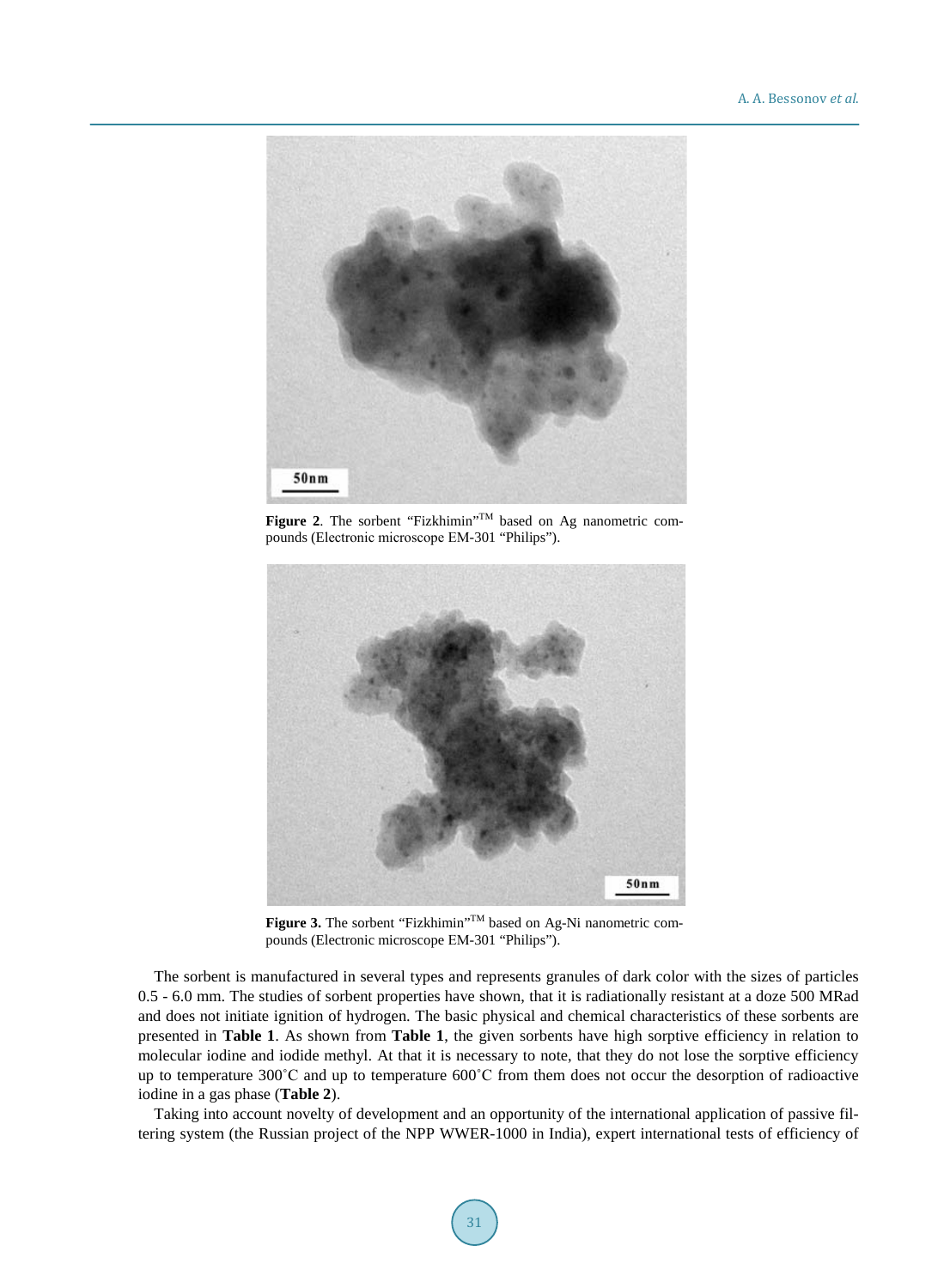sorbents "Fizkhimin"<sup>TM</sup> on absorption of volatile radioactive iodine compounds at the stand of "TUV Energie und System Technic" (TUV ET) (Karlsruhe, Germany) have been carried out. Testing passed on localization most difficult sorptive form of the radioactive iodine - methyl iodide. Test facility concluded the following basic parts: a thermostatically controlled by hot air two-section tight chamber; a steam generator; a condenser; a column with a tested sorbent; columns with a control sorbents; rotameters; container with water; balance; peristaltic pump; manometers; the compressor or preevacuation pump.

Experiments were carried out as follows. A columns with sorbent "Fizkhimin"<sup>TM</sup> and control sorbents, a steam generator installed in a two-section tight chamber. Their heating was carried out with the help of heated up air. Amount of water in a steam-air mixture created as follows. Strictly given amount of water submitted to a steam generator with help of peristaltic pump. Simultaneously the certain amount of air submitted to a steam generator. In a steam generator water evaporated, mixed up with air and moved into superheater of a steam-air mixture. During passing of a steam-air mixture through superheater there is occured a thermostating of a gas phase. The column containing sorbent "Fizkhimin"<sup>M</sup> preliminary heat up and blow a steam-air mixture of the certain content within 2 h. Simultaneously the heating of a steam generator, columns with control sorbents, and also superheater of steam-air mixture carried out. After the ending of preliminary blowing and thermostating of facility a gaseous  $CH<sub>3</sub><sup>131</sup>$  from special vessel began to include on a facility. The steam-air mixture mixed with  $CH<sub>3</sub><sup>131</sup>$ I and than directed on a column with a tested sorbent within 30 min. After the ending of including of  $CH<sub>3</sub><sup>131</sup>$ I a thermostating steam-air mixture blowed through a column during 16 - 18 h. After a column with a sorbent "Fizkhimin"<sup>TM</sup> the radioactive steam-air mixture goes on a column with control sorbents and than into a condenser. In a condenser there is occured the condensation of the basic amounts of water. After the ending of test a distribution of  $^{131}$ I in a column with sorbent "Fizkhimin"<sup> $TM$ </sup> and columns with control sorbents was investigated. On the basis of the data of the <sup>131</sup>I distribution the decontamination factor DF of cleaning of a steam-air mixture from CH<sub>3</sub><sup>131</sup>I was calculated. Results of tests (Table 3) have shown, that sorbents have very high sorptive efficiency relative to most difficult localize form-to methyl iodide, at various experimental parameters.

| Parameter                                                                              | Value                                 |  |  |  |  |
|----------------------------------------------------------------------------------------|---------------------------------------|--|--|--|--|
| Colour                                                                                 | grey                                  |  |  |  |  |
| Form                                                                                   | granular                              |  |  |  |  |
| Particle size, mm                                                                      | $0.25 \div 6.0$                       |  |  |  |  |
| Metal concentration in the sorbent, wt.%                                               | $3 \div 10$                           |  |  |  |  |
| Heat capacity, J·kg <sup>-1</sup> ·K <sup>-1</sup>                                     | $\geq$ 795.5                          |  |  |  |  |
| Heat conductivity, $W \cdot m^{-1} \cdot K^{-1}$                                       | $\geq$ 1.4                            |  |  |  |  |
| P, $\text{kg/m}^3$                                                                     | $550 \pm 100$                         |  |  |  |  |
| Unconfined space, %                                                                    | $60 \div 80$                          |  |  |  |  |
| Specific surface, $m^2/g$                                                              | $310 \pm 20$                          |  |  |  |  |
| Average pore radius, Å                                                                 | $55\pm10$                             |  |  |  |  |
| Total pore volume, $cm^3/g$                                                            | $1.4 \pm 0.2$                         |  |  |  |  |
| Sorptive capacity, g per 1 kg of sorbent<br>CH <sub>3</sub> I<br>I <sub>2</sub>        | $6 \div 25$<br>$15 \div 60$           |  |  |  |  |
| Sorptive efficiency <sup>*</sup> , %<br>CH <sub>3</sub> <sup>131</sup> I<br>$^{131}L$  | >99.0<br>>99.9                        |  |  |  |  |
| Decontamination factor (DF)<br>CH <sub>3</sub> <sup>131</sup> I<br>$^{13\tilde{1}}I_2$ | $\geq$ 10 <sup>3</sup><br>$\geq 10^3$ |  |  |  |  |

Table 1. Main properties of the granular sorbent "Fizkhmin"<sup>TM</sup>.

Notes: P-s the amount of the sorbent per 1 cm<sup>3</sup> ("*dry density*"). "Sorptive efficiency was determined under follow conditions: T<sub>steam-air flow</sub> = 35°C ÷ 280°C; *v*<sub>gas flow</sub> = 2 ÷ 60 cm/s; steam content in gas flow-3÷ 80 vol.%; *τ* ("gas flow-sorbent") = 0.3 ÷ 6.0 s; T<sub>sorbent</sub> = 35°C ÷ 280°C; m<sub>sorbent</sub> = 50 ÷ 100 g; h<sub>column</sub> = 20 ÷ 50 cm; S<sub>column</sub> = 4.5 ÷ 7.0 cm<sup>2</sup>; m(CH<sub>3</sub>I) = 5 ÷ 200 mg; m(I<sub>2</sub>) = 5 ÷ 200 mg.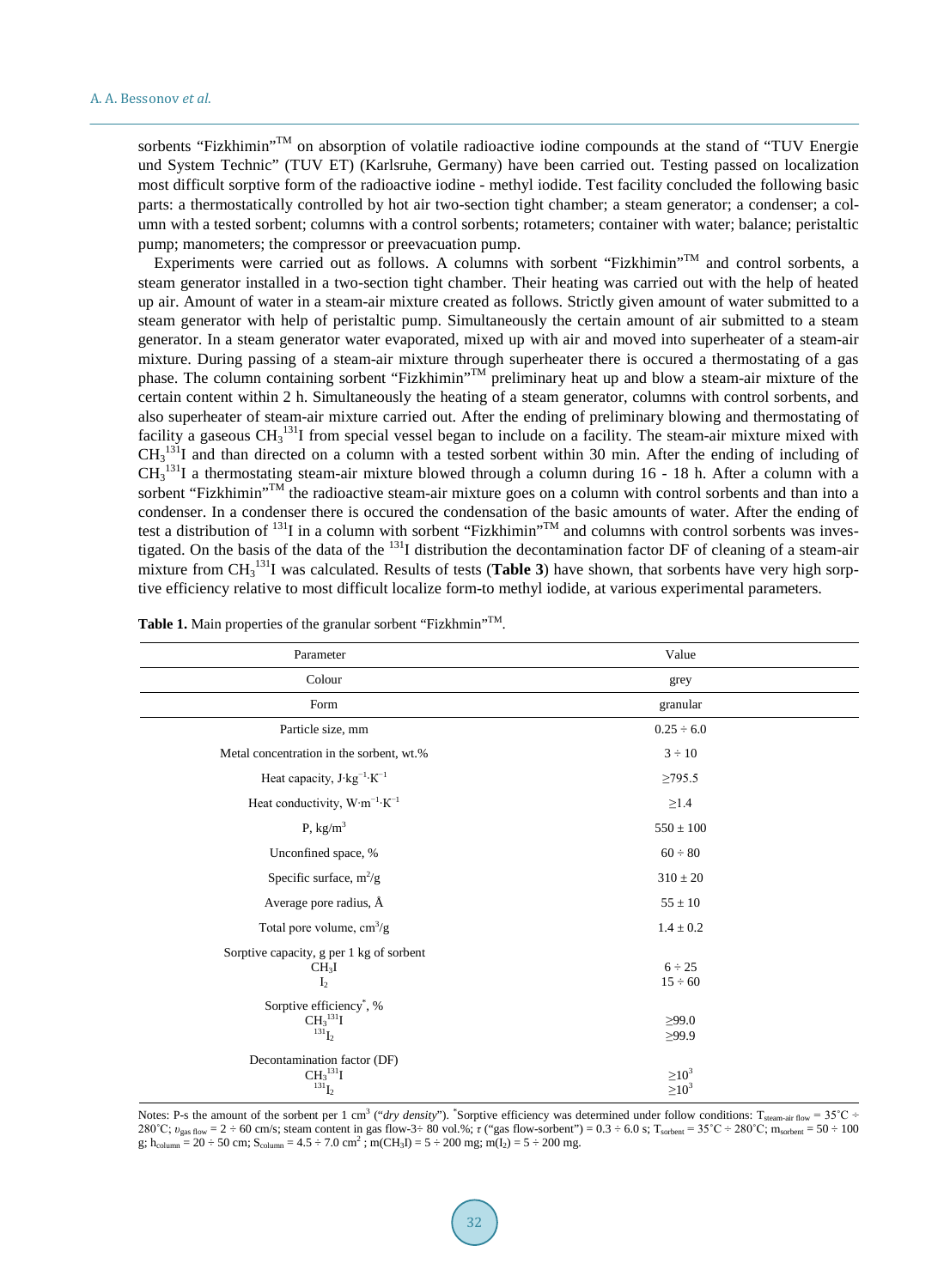Table 2. Technical parameters of effective work of the sorbents "Fizkhimin"<sup>TM</sup>.

| Parameter                                                                                                                               | Value             |
|-----------------------------------------------------------------------------------------------------------------------------------------|-------------------|
| Temperature of the filtered medium, °C                                                                                                  | $35 \div 145$     |
| Relative humidity of a filtered steam-air stream, %                                                                                     | $1.5 \div 95$     |
| Linear speed of a stream of the filtered medium, cm/s                                                                                   | $1.6 \div 16.3$   |
| Concentration of volatile radioactive iodine compounds, $g/m3$                                                                          | $0.0003 \div 2.8$ |
| Quantity of radioactive iodine compounds on $1 \text{ m}^2$ of filter cross-section, g                                                  | $0.11 \div 400$   |
| Temperature of effective sorbent work, °C                                                                                               | $30 \div 300$     |
| Temperature of the radioactive iodine desorption beginning, °C                                                                          | 600               |
| Pressure difference on the 250-mm layer of the sorbent at temperature $20^{\circ}$ C and linear speed of dry air flow<br>$1.6$ cm/s, Pa | $6 \div 9$        |

Table 3. Sorption of the CH<sub>3</sub><sup>131</sup>I on the granulated sorbent "Fizkhmin"<sup>TM</sup> based on Ag nanometric compounds from a steamair mixture.

| Type of sorbent     | The size of particles,<br>mm | h, cm | T <sub>sorb</sub><br>$\Gamma$ | $T_{\rm gas}$<br>°∩ | RH,<br>$\frac{0}{0}$ | $v$ , cm/s | $\tau$ , sec | A degree of absorption on a<br>sorbent, % |
|---------------------|------------------------------|-------|-------------------------------|---------------------|----------------------|------------|--------------|-------------------------------------------|
| $IPCE-2$            | $0.25 - 2.0$                 | 5.0   | 145                           | 145                 | 57.3                 | 22.0       | 0.4          | 99.9994                                   |
| -"-                 | -"-                          | 20.0  | 145                           | 145                 | 21.0                 | 61.0       | 0.3          | 99.9998                                   |
| $IPCE-1$            | $3.0 - 6.0$                  | 45.0  | 35                            | 35                  | 95.0                 | 5.0        | 8.8          | 99.8600                                   |
| -"-                 | -"-                          | 37.5  | 110                           | 110                 | 16.9                 | 8.0        | 4.7          | 99.9995                                   |
| $\mathbf{u}$<br>- - | $^{\prime\prime}$<br>- -     | 22.5  | 180                           | 180                 | 16.3                 | 9.0        | 2.4          | 99.9995                                   |

Notes: h-height of a layer of a sorbent in a column (the area of a column of 4.9 cm<sup>2</sup>),  $T_{\text{soth}}$ -temperature of a sorbent;  $T_{\text{gas}}$ -temperature of a steam-air stream; *υ*-linear speed of a steam-air stream in a column; *τ*-time of contact "a sorbent-a steam-air flow" (for all layer of a sorbent); RH-relative humidity of a steam-air stream.

## **3. Conclusion**

In conclusion, it is necessary to note, that the granulated sorbents "Fizkhmin"<sup>TM</sup> have very high sorptive efficiency in a wide range of experimental parameters. Therefore, they can efficiently be used for localization of volatile radioactive iodine compounds not only in passive filtering system, but also in other filtering devices, for example in the filters of emergency pressure release from containment operational NPPs during severe accidents.

## **4. Announcement**

Work is supported by Council about grants of the President of the Russian Federation for the state support of leading scientific schools of the Russian Federation (grant SS-5418.2014.3).

#### **References**

- [1] (2002) Reactor Design. Nucl. Engin., Advert. Supplement.
- [2] Krebs, W.-D. (1999) The New Generation. *Siemens Power J.*, **4**, 10-13.
- [3] (2003) Tomorrow's Reactors. *Alternatives*, **2**, 4-5.
- [4] Mikheev, N.B., Kulyukhin, S.A., Falkovskii, L.N. and Reshetov, L.A. (2002) Passive Filtration System of Intercontainment Shell. *Heavy Engineering*, **1**, 45.
- [5] Kulyukhin, S.A., Mikheev, N.B., Falkovskii, L.N., Zvetkova, M.Ya., *et al.* (2009) New Approach for Environmental Protection during Severe Accidents at Nuclear Power Plants. *Proceedings of* 17*th Intern. Conf. on Nuclear Engineering*, Brussels, Belgium. CD-ROM.
- [6] Kulyukhin, S.A., Mikheev, N.B., Falkovskii, L.N., Zvetkova, M.Ya., *et al*. (2009) New Approaches for Decreasing of Environmental Emergency Contamination during Severe Accidents at Nuclear Power Plants. *Proceedings of Intern. Conf.* "*Jahrestagung Kerntechnik*'09", Dresden, Germany. CD-ROM.
- [7] Mikheev, N.B., Kamenskaya, A.N., Kulyukhin, S.A., Konovalova, N.A., *et al*. (2007/2009) Sorbent Based on Silica